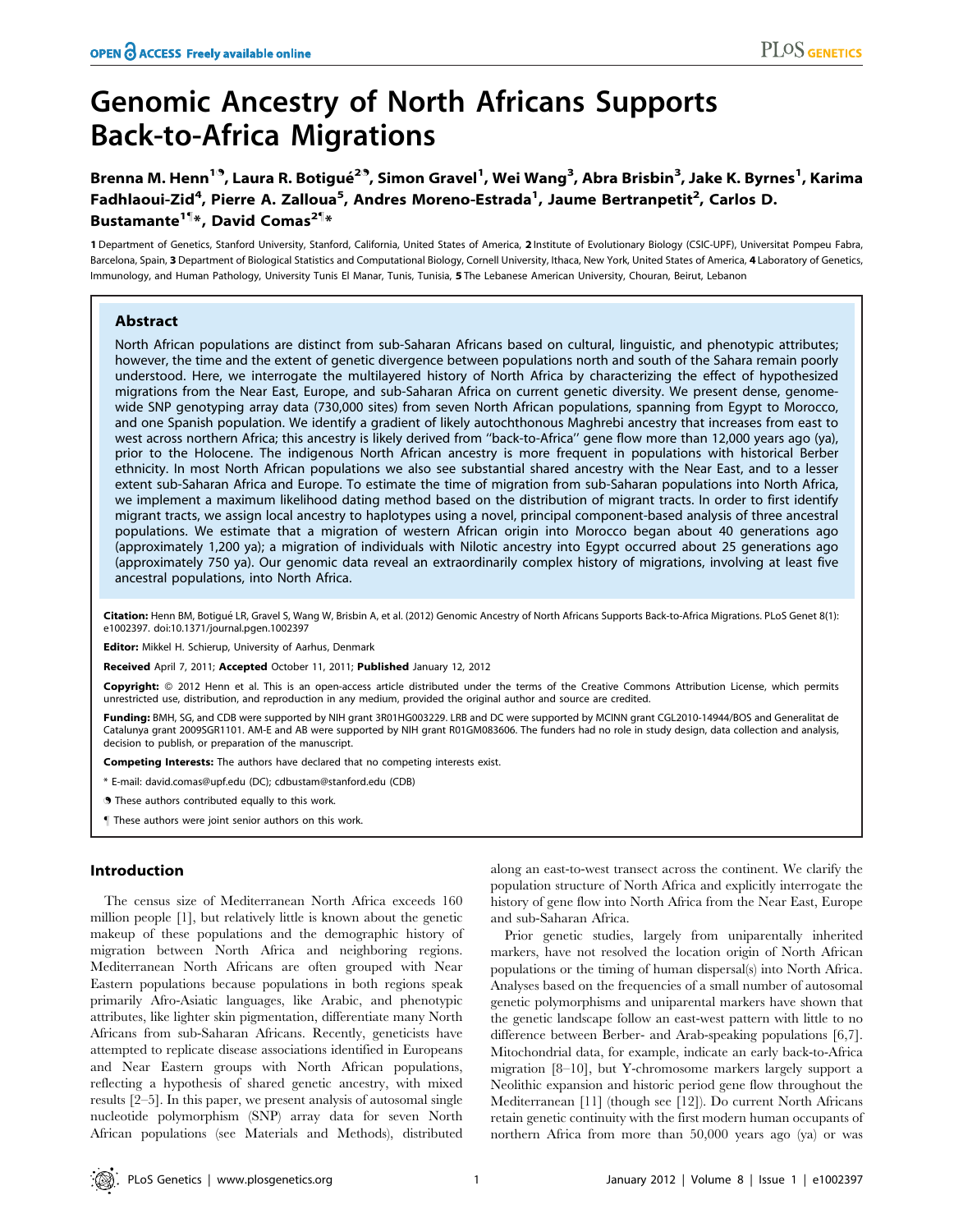## Author Summary

Proposed migrations between North Africa and neighboring regions have included Paleolithic gene flow from the Near East, an Arabic migration across the whole of North Africa 1,400 years ago (ya), and trans-Saharan transport of slaves from sub-Saharan Africa. Historical records, archaeology, and mitochondrial and Y-chromosome DNA have been marshaled in support of one theory or another, but there is little consensus regarding the overall genetic background of North African populations or their origin and expansion. We characterize the patterns of genetic variation in North Africa using  $\sim$  730,000 single nucleotide polymorphisms from across the genome for seven populations. We observe two distinct, opposite gradients of ancestry: an east-to-west increase in likely autochthonous North African ancestry and an east-to-west decrease in likely Near Eastern Arabic ancestry. The indigenous North African ancestry may have been more common in Berber populations and appears most closely related to populations outside of Africa, but divergence between Maghrebi peoples and Near Eastern/Europeans likely precedes the Holocene  $(>12,000 \text{ ya})$ . We also find significant signatures of sub-Saharan African ancestry that vary substantially among populations. These sub-Saharan ancestries appear to be a recent introduction into North African populations, dating to about 1,200 years ago in southern Morocco and about 750 years ago into Egypt, possibly reflecting the patterns of the trans-Saharan slave trade that occurred during this period.

northern Africa primarily repopulated during the Holocene by herding and farming populations from elsewhere? Evidence of Neolithic migration from the Near East is supported by the introduction of domestic animals like cows, sheep and goats to North Africa. But the indigenous development of ceramics in Saharan Africa by 9,000 ya is also suggestive of an incipient form of agriculture or pastoralism, prior to any demic diffusion from the Near East [13].

Less controversial is the observation that many North African populations now speak Arabic and that this language shift occurred primarily after the Arabic conquest 1,400 ya. This Arabic shift is well documented, but it remains unknown how deeply recent migrations  $\leq$  2,000 ya) from the Arabian and Iberian Peninsulas shaped the genetic diversity of current North African populations. In addition, sub-Saharan influence has been detected in North African samples by all types of genetic markers analyzed, although it is unknown how recent this gene flow might have been [14–16]. Initial autosomal SNP analysis of the Algerian Mozabites indicated they carry ancestry from Europe, the Near East and sub-Saharan Africa; neighbor-joining phylogenetic analysis suggested that Mozabites branch off with Out-of-African populations, but are an outgroup to all Near Eastern populations in the Human Genome Diversity Panel (HGDP-CEPH) [17]. In short, the origins of North African populations and the number of subsequent migrations from neighboring regions have been poorly resolved.

Genomic models of admixture in human populations have largely been confined to cases of two-way admixture such as African-American [18–20] and some Hispanic-Latino groups such as Mexican-Americans [21–23]. However, a two-population model is likely inappropriate for North African populations (as it is for some Caribbean groups such as Puerto Ricans [24]) given multiple putative migrations proposed in earlier studies. Moreover, while African-Americans and Hispanic/Latino have ancestries from highly divergent source populations, North Africans may have ancestry from more closely related populations, for example Europeans and Near Easterners. We extend a principal component analysis-based (PCA) method of local ancestry assignment [20] in order to allow for three possible ancestral populations. With haplotypes for various ancestries inferred from PCA-based assignment, we model the time and mode of migrations from neighboring regions into North Africa.

## Results

#### Population Structure across North Africa

In order to characterize population structure across North Africa, we combined our genotype data for the seven North African populations with population samples from western Africa, eastern Africa, Europe and the Near East (see Materials and Methods). A representative subset of these samples is displayed in Figure 1 and Figure 2. We applied both classic multidimensional scaling (MDS) with an LD-reduced set of 280 K SNPs on the identity by state (IBS) matrix and an unsupervised clustering algorithm, ADMIXTURE [25], to explore patterns of population structure. In *ADMIXTURE*, we explored  $k=2$  through 10 ancestral populations to investigate how assumptions regarding  $k$ impact our inference of population structure in North Africa. Log likelihoods for successively increasing levels of k continue to increase substantially as  $k$  increases (Figure S1B). However, visualization of  $k = 10$  indicates that very high order clusters pulled out related individuals in the Tunisian Berber sample (Figure S1); for this reason we focus on  $k = 2$  through 8.

Our North African population samples are clearly differentiated from other African populations (Figure 1, Figure 2). MDS component 1 separates sub-Saharan Africans from populations that currently reside outside of Africa (OOA), and the North African populations cluster closest to the Near Eastern Qatari. A subset of individuals are intermediate between the North and sub-Saharan African samples (Figure 2, Figure S2). At  $k=2$ (ADMIXTURE), 80% of the ancestry in North African individuals is assigned to a cluster defined by its maximum frequency in Near Eastern and European populations (Figure 1). MDS component 2 differentiates western from eastern sub-Saharan Africans (Figure 2A). MDS component 3 differentiates populations thought to have a high degree of autochthonous ancestry (i.e. Tunisian Berbers and Saharawi) from populations outside of Africa. Interestingly, the MDS component 3 appears to be largely independent of the amount of sub-Saharan ancestry (Figure 2B) and North Africans are dispersed along the MDS component 3 axis, with the Tunisian Berbers occupying the extreme end of this gradient.

A gradient also appears in the higher  $k$  ancestral population plots of the ADMIXTURE analysis (Figure 1). Assuming 4 or more ancestral populations  $(k=4$  through 10, Figure S1) there is a cline of putative autochthonous North African ancestry decreasing in frequency from Western Sahara eastward to Egypt. We refer to this North African ancestral component as the ''Maghrebi'' throughout the remainder of the paper, reflecting the primary geographic distribution of this ancestry in the Maghreb: West Sahara, Morocco, Algeria and Tunisia. The west-to-east decline in Maghrebi assignment is only interrupted by the Tunisian Berbers, who are assigned nearly 100% Maghrebi ancestry. The Tunisian Berbers further separate as a distinct population cluster at  $k = 8$ . An opposite cline of ancestry appears to originate in the Near East (i.e. Qatari Arabs) and decreases into Egypt and westward across North Africa  $(k=6, 8)$ .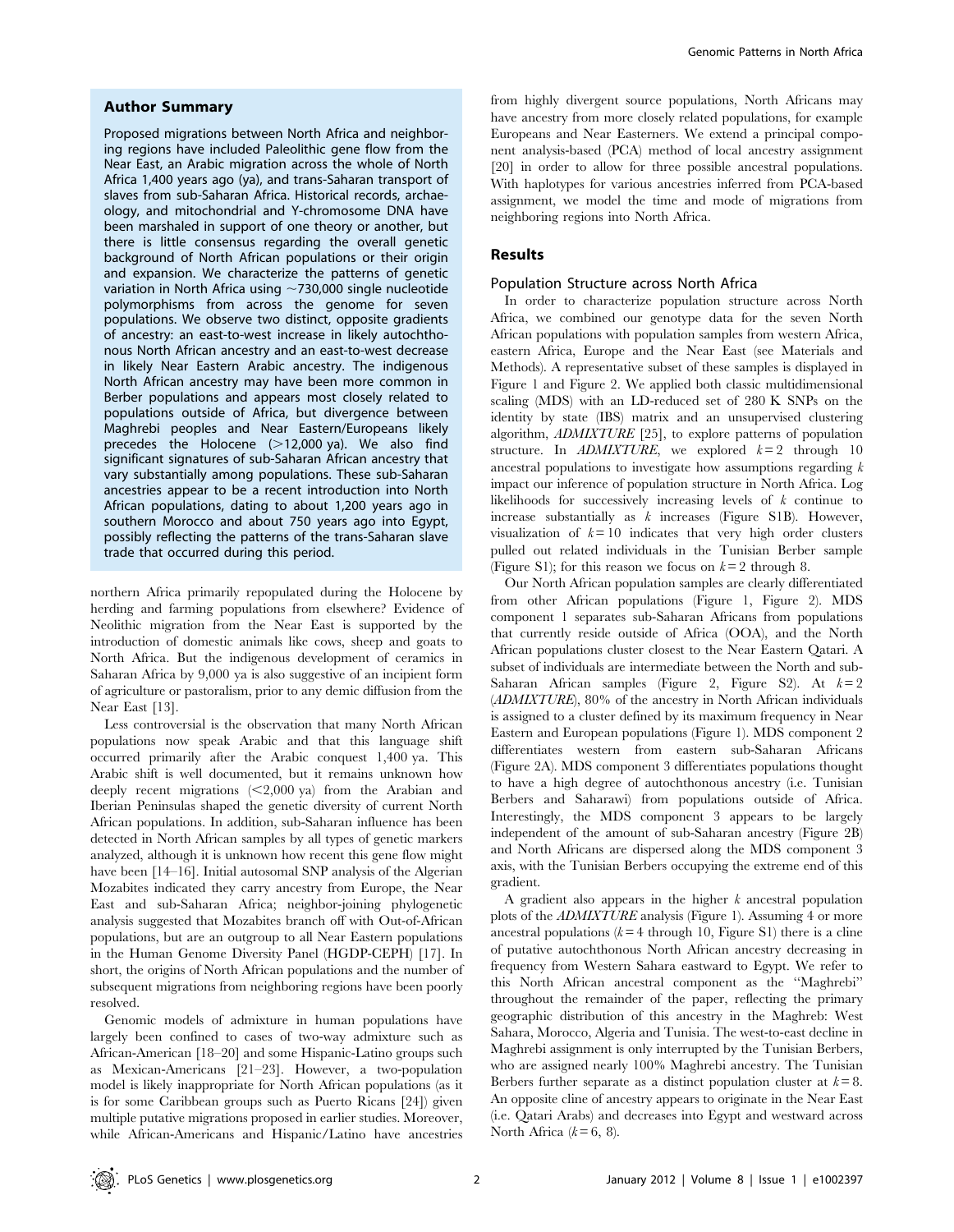

Figure 1. Map of samples and population structure of North Africa and neighboring populations. A) On the map, star symbols indicate the location of new population samples and circles indicate previously published samples. The decreasing proportions of Maghrebi ancestry is indicated in a west-to-east gradient of blue across North Africa. An unsupervised clustering algorithm, ADMIXTURE [25] was used to analyze population structure among 13 African, 2 European and 1 Near Eastern populations based on approximately 300 K autosomal SNP loci in common. The two main gradients of ancestry in North Africa (at  $k = 8$ ), Maghrebi and Near Eastern, are emphasized with arrows. Other population colors in open circles match the colors displayed in the population structure analysis. B) We plot the full dataset assuming  $k = 2,4,6,8$  ancestral populations.  $k = 10$  and log likelihoods are presented in Figure S1. doi:10.1371/journal.pgen.1002397.g001

At  $k = 6$  through 8, all North African populations except for Tunisians have sub-Saharan ancestry, present in most individuals, though this ancestry varies between 1%–55%. Interestingly, eastern populations (i.e. Libya and Egypt) share ancestry assigned to both the Bantu-speaking Luhya and the Nilotic-speaking Maasai, whereas western populations share ancestry mainly with the Luhya. Of note is that the South Moroccan and western Saharan populations contain considerable variation across individuals in the amount of sub-Saharan ancestry (see also [14,26]), consistent with recent admixture.

## Divergence between North Africans and Neighboring Populations

We estimate  $F_{st}$  by comparing each of the North African populations to the Tuscans and Qatari respectively. Estimates range between 0.035–0.063 (Figure 3). In order to quantify population divergence among these groups, we use the relationship between  $F_{st}$  and the effective size " $\mathcal{N}_{e}$ " to estimate the divergence time "t" (see Materials and Methods). Since this model neglects migration, we expect our results to form a lower bound on the population divergence time, as similar levels of population



Figure 2. Multidimensional scaling components discriminating genetic clusters in Africa. We used multidimensional scaling (MDS) to discriminate clusters of genetic variation within Africa and neighboring regions. MDS was applied to the pairwise, individual identity-by-state (IBS) matrix of 279,500 SNPs using PLINK 1.07 software [45]. The top three MDS components were plotted together using R 2.11.1. A) In axis one is plotted dimension 1 and in axis two is plotted dimension 2. B) In axis one is plotted dimension 1 and in axis two is plotted dimension 3. Population colors match Figure 1B  $(k=8)$ , with the exception that the Fulani group was highlighted as a distinct population, indicated in light green. North African populations are all indicated in turquoise except for Tunisians that are shown in dark blue. doi:10.1371/journal.pgen.1002397.g002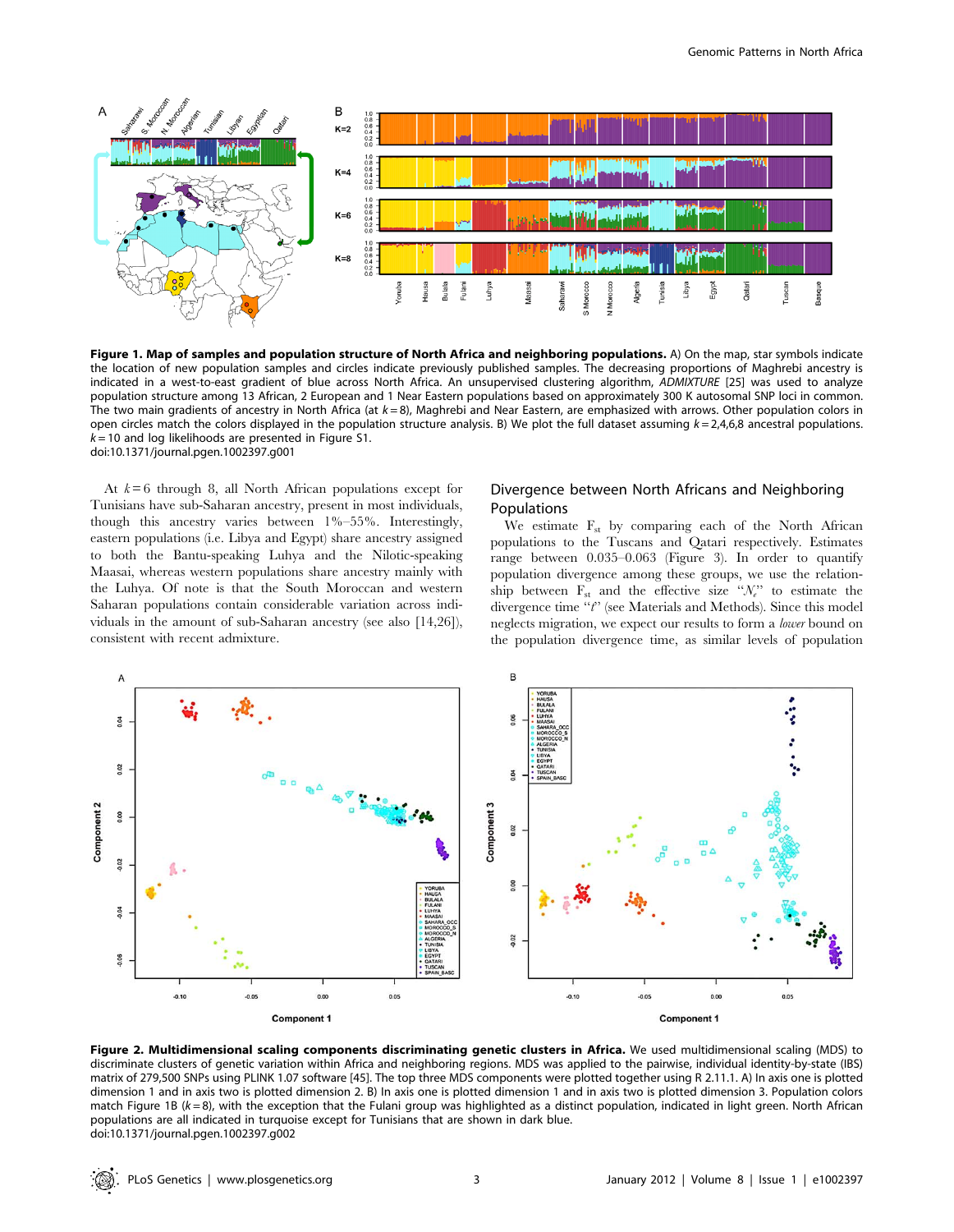

Figure 3. Divergence time estimates among European, Maghrebi, and Near Eastern ancestral populations. We use populationbased  $F_{st}$  to estimate divergence time between each of the North African populations and the Qatari (green dots) and Tuscans (purple dots), respectively. We assume point estimates of effective population sizes based on autosomal haplotype heterozygosity estimates from Li et al. [17] (Material and Methods). We further estimate ancestral population clusters assigned at  $k = 5-8$  with ADMIXTURE. Assuming that the ancestral clustering procedure has removed, or at least mitigated, the effect of recent migrations into Mediterranean populations, we then use  $F_{st}$  to estimate divergence times between these ancestral clusters. The range of k-based estimates for Maghrebi versus Near Eastern ancestry is indicated with light green polygon. The range of k-based estimates for Magrebi versus European ancestry is indicated with light purple polygon. doi:10.1371/journal.pgen.1002397.g003

divergence would require a longer separation in the presence of migration. Additionally, the model assumes that populations have had similar demographic histories (i.e. if there was a bottleneck, all populations were affected equally); as all populations derive the majority of their ancestry from an Out-of-Africa ancestral population, and the OOA bottleneck is the primary signature in OOA populations, we believe this assumption is valid. Estimates for population  $\mathcal{N}_e$  were taken from Li et al. [17]. All estimates of population divergence between the North Africans and the European/Near Eastern samples predate the Holocene.

We then attempted to obtain more accurate estimates of divergence time by controlling for recent migration. We calculated a second set of  $F_{st}$  estimates using *cluster-based* allele frequencies from ADMIXTURE among the Maghrebi, European and Near Eastern ancestries, when we considered higher order  $k = 5:8$ ancestral clusters. As indicated in Figure 3, population divergence between the Maghrebi and the European and Near Eastern populations occurred between 18,000–38,000 ya. The bounds here represent variation in ancestral  $k$  estimates and assumptions regarding  $N_e$ , as Near Eastern populations have a greater estimated  $\mathcal{N}_e$  than European. Although these divergence time estimates may not be precise, as they do not adequately model ancient migration, they do suggest that the population divergence between the ancestral Maghrebi population and neighboring Mediterranean populations occurred at least 12,000 ya and indeed more likely predated even the Last Glacial Maximum.

## Within Population History

Given the complex patterns of admixture apparent from population structure analyses, we asked if populations differed in the proportion of DNA that individuals within populations shared identically. We estimate the amount of DNA shared identically by descent (IBD) using the GERMLINE software [27], with a 5 cM threshold to eliminate false positive IBD matches. The estimated cumulative amount of IBD between pairs of individuals within each population is illustrated in Figure 4 with the Tunisians, Saharawi, and North Moroccans. Most of our North African populations shared little IBD or displayed an exponential-like decline in the cumulative amount of IBD, indicating that the great majority of individuals in these populations were only distantly related (i.e. had less IBD than predicted in third cousins). However, the Tunisian Berber population displayed an excess of pairs of individuals sharing 200–1200 cM IBD. This bimodal distribution indicates that many  $1<sup>st</sup>$  and  $2<sup>nd</sup>$  cousin genetic equivalent pairs were present in this sample, even though donors declared themselves to be unrelated during the sampling process. Analysis of long runs of homozygosity (ROH) indicate that the Tunisian population averaged almost twice as much of their genome is in ROH than other North African populations, 230 Kb versus 120 Kb respectively (Figure S3). The pattern of ROH and pairwise IBD in the Tunisian Berbers is likely the result of endogamy due to geographic isolation or cultural marriage preferences.

#### Local Ancestry Assignment across the Genome

Our cluster-based analysis identified five distinct ancestries in North Africa that we refer to as: Maghrebi, European, Near Eastern, eastern and western sub-Saharan Africa. In order to test whether sub-Saharan African ancestry was an ancient or recent migration signature, we considered the length of sub-Saharan haplotypes. First, to assign local, ancestry-specific haplotypes across a genome, we implemented a new principal component-based admixture deconvolution approach (PCADMIX) for three ancestral populations (see Materials and Methods, Figure S4) [20,28]. We focus on admixed populations at either end of North Africa, specifically our population samples of South Moroccans and Egyptians.

PCADMIX requires predefined ancestral groups. For this purpose, we assume South Moroccans have ancestry from three primary sources: Maghrebi ancestry (e.g. Saharawi), eastern Bantu-speakers (e.g. Luhya) and European (e.g. Spanish Basque) (Figure 5A). We similarly assume Egyptians have ancestry from four primary source populations: Maghrebi (e.g. Saharawi), eastern Nilotic-speakers (e.g. Maasai), Near Eastern Arabs (e.g. Qatari) and European (e.g. Spanish Basque). These source populations reflect the ancestry assigned in our clustering algorithm analysis (Figure 1). According to our ADMIXTURE results, two distinct sub-Saharan ancestries are present in Egyptian individuals at  $k = 6:10$ ; these two ancestry components are highest in the Kenyan Luhya and Maasai populations. However, the ''Luhya'' ancestry is present at very low proportions, below 10% at  $k=6$  and below 5% at  $k=8$  and there is also "Luhya" ancestry detectable in Maasai populations. Thus, we chose the Maasai as the best ancestral sub-Saharan population for extant Egyptians.

If our choice of source populations for an admixed individual is accurate (i.e. the source populations are reasonable representatives of an ancestral population) we expect similar estimates of ancestry proportions between PCADMIX-ADMIXTURE when ancestry in PCADMIX is assigned with a posterior probability threshold of 0.8 (Text S2, Figure 5, Figure S5). We used the Saharawi as our proxy Maghrebi population, since the high relatedness in the Tunisian samples is likely to cause reduced ability to infer Maghrebi tracts in more diverse populations. Our sample of Tunisian Berbers retains the highest amount of Maghrebi ancestry, without substantial evidence of admixture with sub-Saharan, European or Near Eastern populations. However, their bimodal mean IBD distribution (Figure 4A) indicates a high proportion of  $1^{st}-2^{nd}$  cousin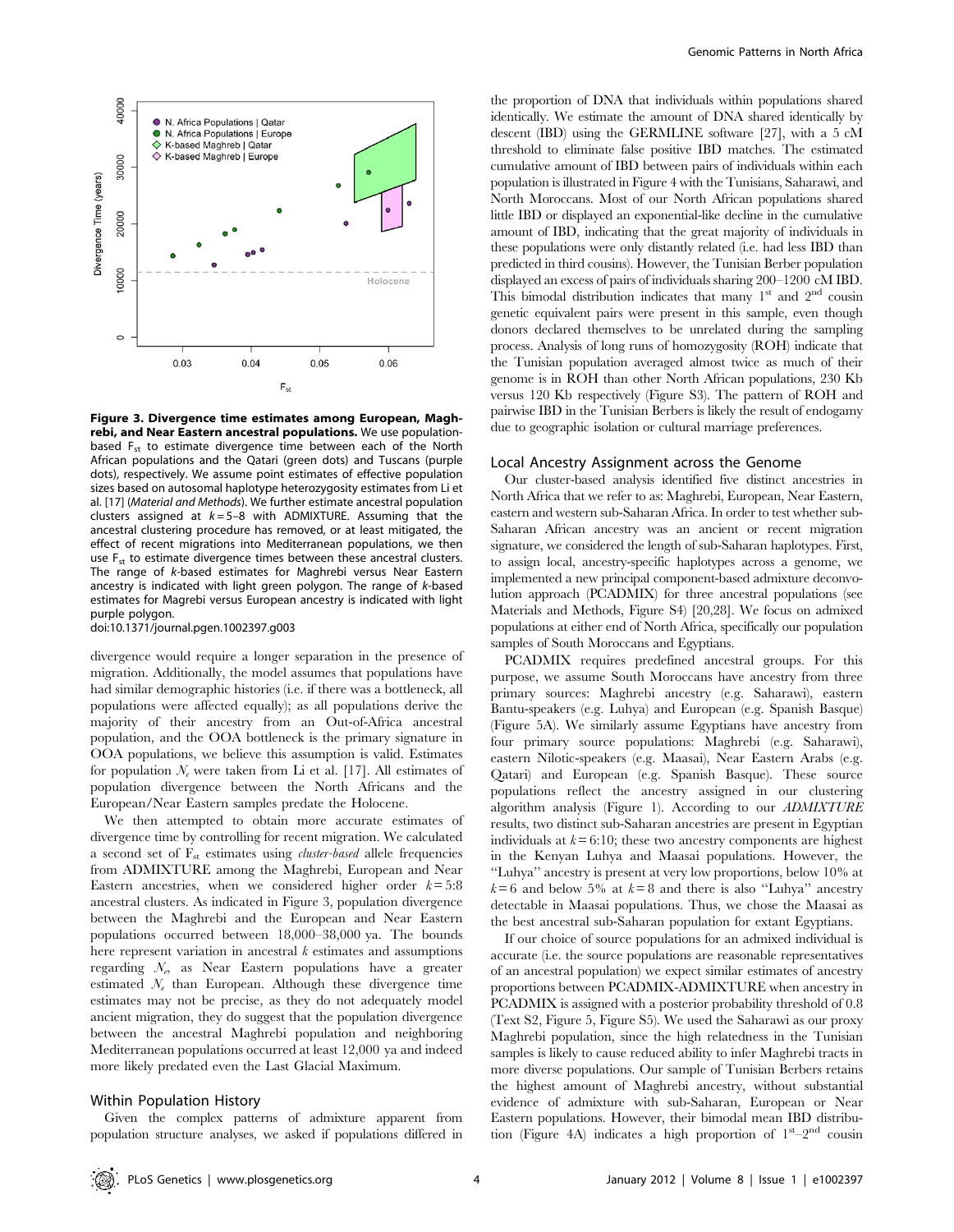

Figure 4. Distribution of long segments that are identical by descent (IBD) for pairs of individuals. The cumulative amount of DNA shared IBD between each pair of individuals within a population was summed. We display counts of the number of pairs sharing cumulative IBD in A) Tunisian Berbers, B) Saharawi and B) North Moroccans. doi:10.1371/journal.pgen.1002397.g004



Figure 5. Correlation between ancestry proportions inferred from ADMIXTURE and PCADMIX. We compare the proportions of ancestry inferred from assuming 3 ancestral populations in individuals from South Morocco A) using a clustering algorithm set to  $k = 8$ (Figure 1) summing the sub-Saharan ancestry, both Qatar and European ancestry, and Maghrebi ancestry. We compared these estimates (left bar) to our PCA-based local ancestry assignment estimates (right bar). The three ancestral populations were Saharawi [SAH], Bantu-speaking Luhya [LWK], and Spanish Basque [BAS]. B) Genome admixture deconvolution on chromosome 1 of sixteen South Moroccans. Using a principal component-based method of admixture deconvolution, we assign local ancestry to South Moroccan individuals. We implement our PCA-based method for  $k = 3$ , and choose the ancestral populations based on the three ancestral populations were Saharawi [SAH], Bantuspeaking Luhya [LWK], and Spanish Basque [BAS]. Chromosome 1 for all sixteen South Moroccans is presented for both the maternal and paternal haplotypes.

doi:10.1371/journal.pgen.1002397.g005

equivalents and suggest that our sample of Tunisian Berbers comes from an isolated, endogamous population with diversity that is likely reduced relative to other Maghrebi populations. Thus, although their low degree of non-Maghrebi admixture might make them ideal as a Maghrebi source population, reduced haplotypic diversity means that we are likely to under-call true Maghrebi segments from other, more diverse populations. This expectation was borne out in our PCA-based admixture deconvolution of southern Moroccans when comparing Tunisian versus Saharawi as a Maghrebi source population (Figure S6). We note that when using either the Tunisian Berbers or the Saharawi, the Maghrebi component in other individuals (e.g. Egyptian, South Moroccan) tended to be underestimated in comparison to the ADMIXTURE proportions (Figure 5A, Table S2). We also infer independent admixture proportions in the Algerian, South Moroccan and Saharawi samples by running LAMP [29] to estimate local ancestry using 3 source populations: Tunisians, Basque and Luhya; with LAMP we also observe a likely excess of inferred European ancestry in the Algerian, South Moroccan and Saharawi samples (Figure S7).

### Migration Parameters

The length of tracts assigned to distinct ancestries in an individual is informative regarding the time and mode of migration from one ancestral population into another. After a migrant chromosome enters a population, the length of the migrant ancestry tract is broken down over time due to the process of recombination. We use a maximum likelihood approach developed by Pool and Nielsen [30] to estimate the time of change in migration rate between populations based on the length and number of migrant tracts in the absorbing sink (or ''admixed'') population.

We first consider a continuous migration model where migration occurs at a constant rate from  $T$  generations ago to present day. We assume that there has been no migration between the source and sink populations prior to the initial time  $T$  of a migration into the admixed population. We tabulate the number of migrant tracts in the Moroccans and Egyptians, where each migrant tract has a posterior probability  $>0.8$ . To reduce biases due to our lower sensitivity to short tracts, we only modeled tracts longer than 3 cM, and considered assigned tracts with posterior probability  $>0.8$ . With a 3 cM cutoff we expect to capture 50% of tracts from 55 generations ago and 10% of tracts from 130 generations ago (see Materials and Methods). Unassigned short tracts (i.e. the ''undecided'' regions, Figure 5B and Figure 6) within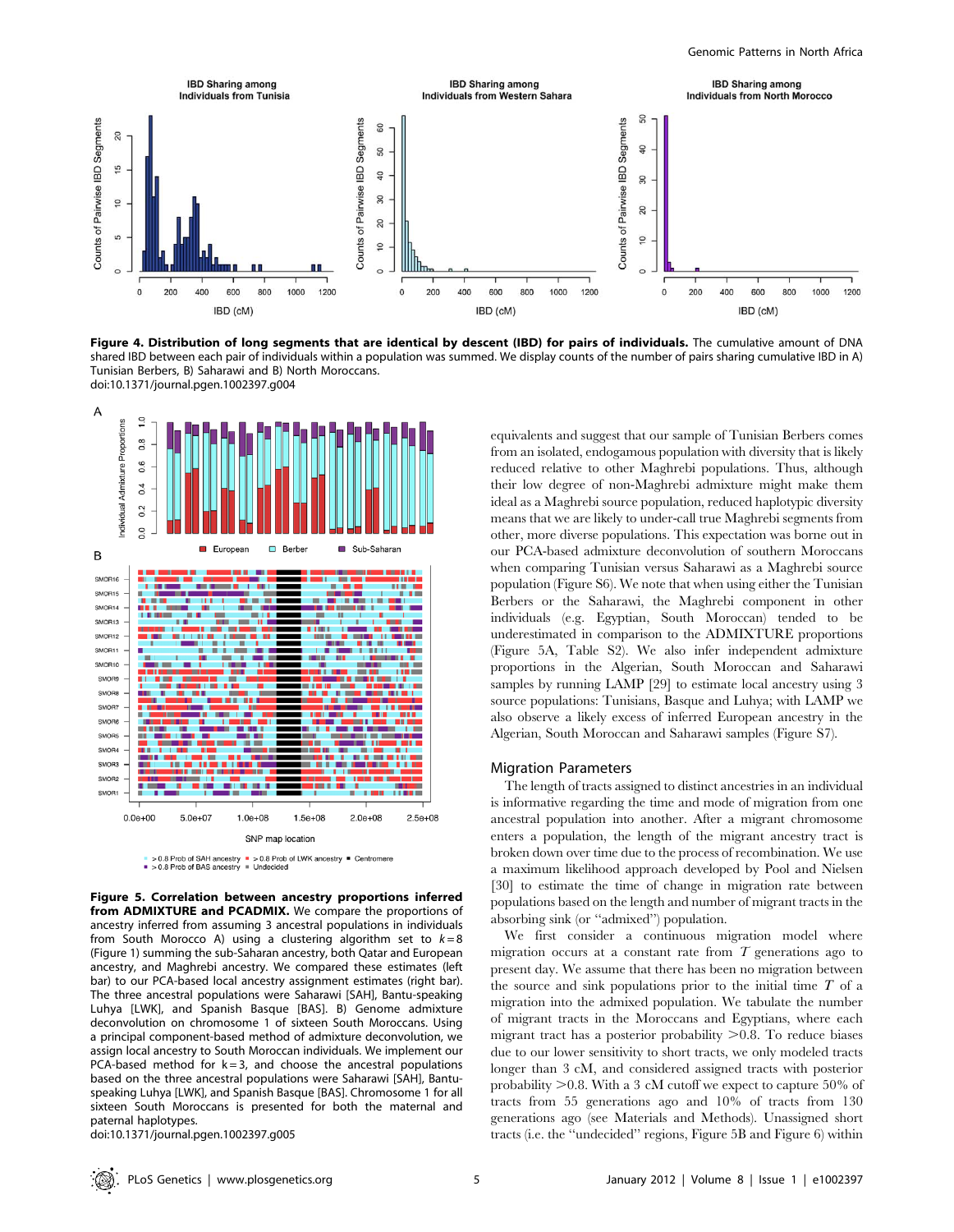

Figure 6. Genome admixture deconvolution karyogram of an Egyptian. A single Egyptian individual is presented for ancestry assuming k = 4 source populations: Saharawi [SAH], Nilotic-speaking Maasai [MKK], Spanish Basque [BAS] and Arabic Qatari [QAT]. Maasai segments (which were inferred from k = 3 and were highly diverged from the SAH, QAT, BAS segments) are layered on top of the inferred Maghrebi/Qatari/Basque ancestral karyogram, for  $k = 4$  putative source populations. doi:10.1371/journal.pgen.1002397.g006

a long continuous migrant segment can be artificially shortened by spikes of low posterior probability. Unassigned tracts that were situated within a tract of one ancestry and which maintained a posterior probability  $>0.5$  for the same neighboring ancestry were considered to as one long ancestry tract.

We focus on the sub-Saharan African migrant tracts in South Moroccans (Figure 5B) and Egyptians (Figure 6). These tracts tend to be highly diverged from other ancestries in the population  $(F_{st} > 0.10)$  and populations with similar divergence resulted in accurate haplotype assignment in prior testing [28]. Under a model of constant migration from the Bantu-speaking Kenyans and southern Moroccans started about 41 generations ago (ga) (95% CI: 39–44ga) assuming there was no migration occurring prior to this period. The confidence interval calculations, obtained by resampling sub-Saharan migrant tracts with replacement, do not take into account possible biases caused, for example, by the model assumption of a fixed migration rate.

## Constant Versus Episodic Migration

We hypothesized that the distribution of sub-Saharan African tracts in the Moroccans and Egyptians might better reflect a single episode or ''pulse'' of migration. In order to test this hypothesis, we modify Pool and Nielsen's [30] approach to conform to a pulse model (see Materials and Methods). We compared the log likelihoods summed over all migrant tracts under constant and pulse migration models for each population maximized over the relevant parameters, and present the model with the higher log likelihood (Table 1). Estimates of the time of migration are more recent under a pulse model. The younger estimate occurs because

the model fit must account for relatively long migrant tracts in the data; under a constant migration model these tracts represent recent migrants, but for a single episode of migration, long tracts can only be accounted for by recent migration of the entire sample. In order for the average migrant tract length to be equal in the two models, migration must have started more than twice as long ago in the constant migration model compared to the pulse model (Table 1). Our Egyptian sample of Nilotic segments (derived from Maasai) has a better log likelihood under a pulse migration model, estimated as time since admixture of 24ga (95% CI: 23– 26ga) rather than 51ga under a constant migration model (Table 1).

## Discussion

## Out of Africa and Back Again?

By sampling multiple populations along an approximate transect across North Africa, we were able to identify gradients in ancestry along an east-west axis (Figure 1 and Figure 2). Notably, even northwestern populations with very high proportions of Maghrebi ancestry, such as the Tunisians and Saharawi, still cluster with Out-of-Africa populations in the population structure analyses (Figure 1  $(k = 2)$ , Figure 2). This observation of clustering formed the basis for further analyses to distinguish between two alternative demographic models. First, North Africans could be closer to OOA populations due to extensive gene flow, likely from the Near East, over the past  $\sim$  50 Kya. Second, North Africans could be closer to OOA populations if the two groups had diverged more recently than either had split with sub-Saharan Africans.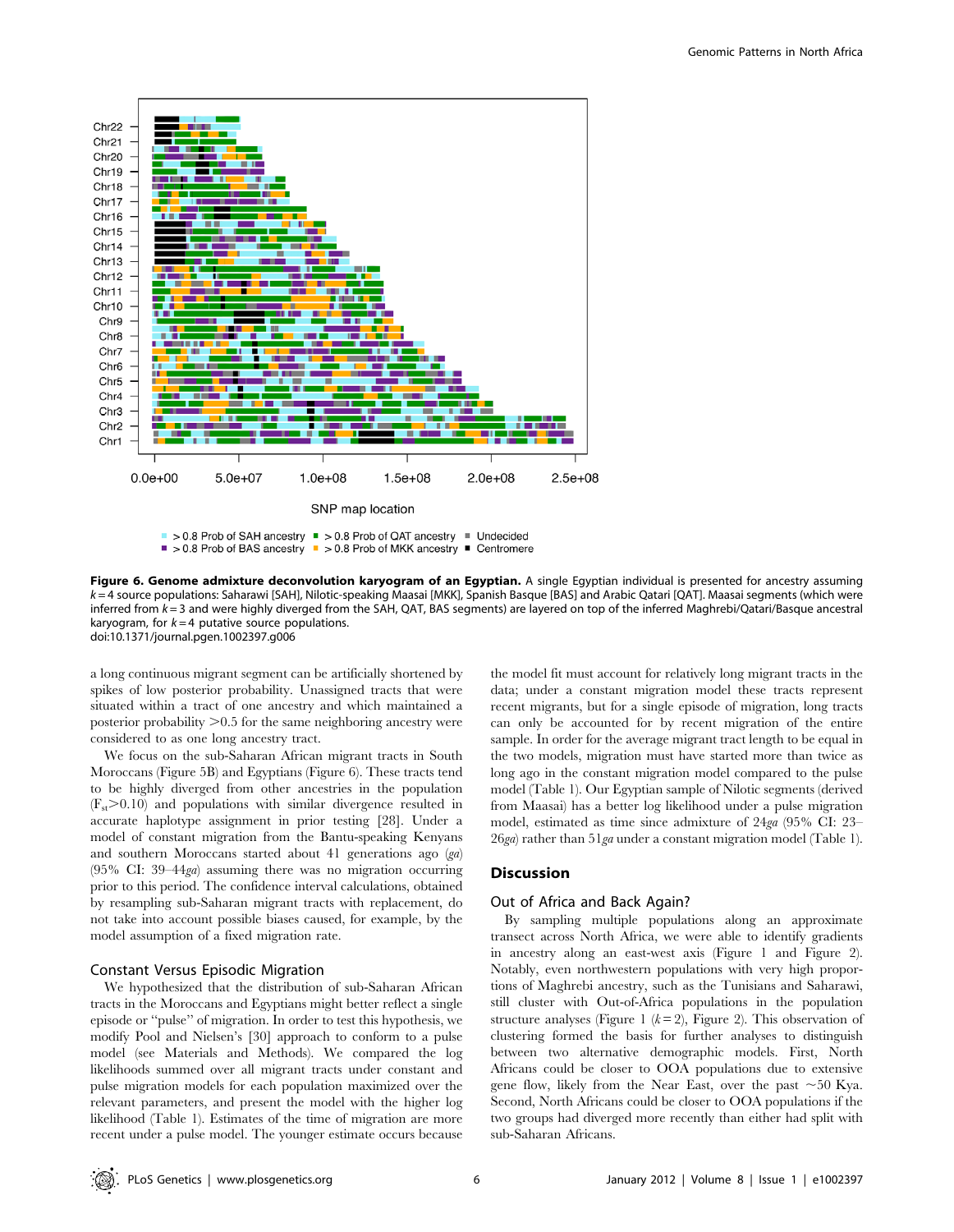| <b>Table 1.</b> Models of migration into North Africa. |                                        |                                    |                |                           |                               |
|--------------------------------------------------------|----------------------------------------|------------------------------------|----------------|---------------------------|-------------------------------|
| <b>Admixed Population</b>                              | <b>Migrant Population</b> <sup>1</sup> | <b>Migration Model<sup>2</sup></b> | Log Likelihood | Time of migration $(G)^3$ | Bootstrap 95% Cl <sup>4</sup> |
| Egyptians                                              | Maasai (Kenya)                         | Continuous                         | 2682           | 51                        | $47.7 - 55.8$                 |
|                                                        |                                        | Pulse                              | 2705           | 24                        | $22.8 - 25.8$                 |
| South Moroccans                                        | Luhya (Kenya)                          | <b>Continuous</b>                  | 5386           | 41                        | $39.1 - 44.0$                 |
|                                                        |                                        | Pulse                              | 5365           | 19                        | $18.1 - 19.7$                 |

<sup>1</sup>Segments from the migrant population were required to be greater than 3 cM in length. Given this minimum threshold, 815 migrant Egyptian and 1,275 migrant South Moroccan segments were discarded.

 $^2$ Two migration models were tested: a "pulse" model assumes a single episode of migration occurred at T<sub>0</sub> followed by no further migration, a "continuous" model assumes constant migration from T<sub>0</sub> to the present day. Log likelihoods given either model were compared and we present the model with the highest log likelihood.  ${}^{3}$ The maximum likelihood estimate of time since migration initially began 'T<sub>o</sub>" from the migrant population into the admixed: population. We assume prior migration between the populations was zero. Time since migration began  $T_0$  is indicated in generations.

 $^{4}$ The 95% confidence interval was estimated by sampling migrant Egyptian segments (n=1,246) and migrant South Moroccan segments (n=2,770) 1,000 times with replacement.

doi:10.1371/journal.pgen.1002397.t001

We can reject a simple model of long-term continuous gene flow between the Near East and North Africa, as evidenced by clear geographic structure and non-zero  $F_{st}$  estimates.  $F_{st}$  estimates between the inferred Maghrebi cluster and sub-Saharan Africans are two to three-times greater than  $F_{st}$  between the Maghrebi and Europeans/Near Easterners ancestral clusters (Table S3). We then address whether this population structure was recent or ancient. Although  $F_{st}$  estimates from ascertained data may be biased, as rare alleles are under-represented in the site frequency spectrum, comparison of African-European  $F_{st}$  from resequencing data and the Affymetrix 500 K platform showed only a negligible difference [31]. Assuming reasonable effective population sizes for North African Maghrebi and neighboring populations [17], we first showed that all North African populations are estimated to have diverged from OOA groups more than 12,000 ya (Figure 3). After accounting for putative recent admixture (Figure 1), the indigenous Maghrebi component (k-based) is estimated to have diverged from Near Eastern/Europeans between 18–38 Kya (Figure 3), under a range of  $N_e$  and k values. We hence suggest that the ancestral Maghrebi population separated from Near Eastern/Europeans prior to the Holocene, and that the Maghrebi populations do not represent a large-scale demic diffusion of agropastoralists from the Near East.

With model parameters for divergence approximately estimated, we then ask whether North African ancestral populations were part of the initial OOA exit and then returned to Africa [8], or if an in situ model of population persistence for the past 50 Kya is more likely (with variable episodes of migration from the Near East)? We can address this question only indirectly with contemporary samples; however, several auxiliary observations point toward the former hypothesis. Substantially elevated linkage disequilibrium in all of these North African population samples, compared to sub-Saharan populations [32], is consistent with a population bottleneck. Hellenthal et al. [30] also observed that the reduction in the number of haplotype founders required to reconstruct the Mozabite population, as compared to other African populations, could be explained by a population bottleneck. If North African ancestral populations persisted in situ, then we need to invoke two population bottlenecks, one in the ancestors of North Africans (including the Berbers) and one for OOA groups. Alternatively, the ''OOA'' bottleneck would need to occur in North Africa, rather than when groups moved out of the continent [33]. The second possibility appears at odds with most published models of the movement of modern humans outside of Africa.

A scenario where North African Maghrebi ancestry is the result of in situ population absorbing Near Eastern migrants would likely need

the following premises to explain the results here and elsewhere: a) an Out-of-Africa migration [concurrent with bottleneck] occurs 50– 60 Kya, geographically dividing North African and Near Eastern populations; b) North Africans experience a separate bottleneck; c) gene flow maintains similarity between the two geographically distinct populations; d) the gene flow then ceases or slows roughly between 12–40 Kya in order to allow sufficiently distinct allele frequency distributions to form. In contrast, we find it more parsimonious to describe model where: a) an OOA migration occurs [concurrent with a bottleneck]; b) OOA populations and North Africans diverge between 12–40 Kya when a migration back-to-Africa occurs. These models should be further tested with genomic sequence data, which have better power to detect magnitude and timing of bottlenecks, and to estimate the true joint allele frequency spectrum.

More recently, the substantial, east-to-west decline of Near Eastern ancestry (Figure 1A) could represent a defined migration associated with Arab conquest 1,400 ya or merely gene flow occurring gradually among neighboring populations along a North African | Arabian Peninsula transect. Although we observe a declining amount of Maghrebi ancestry from northwest-tonortheast, it is possible that other geographically North African samples (e.g. Egyptians further south than the sampled Siwa Oasis) do not conform to this geographic cline. Finally, we also observe European ancestry that is not clearly accounted for by the inclusion of a Near Eastern sample. Additional migration coming from Europe might be plausible, though the origin and the period where it took place cannot be determined with the present data. The less than 25% European ancestry in populations like Algerians and northern Moroccans could trace back to maritime migrations throughout the Mediterranean [34]. Alternatively, the Qatari could represent a poor proxy for an Arabic source population, causing additional diversity to be assigned European (e.g. European ancestry tracts were not reliably assigned as European with PCADMIX).

In summary, although paleoanthropological evidence has established the ancient presence of anatomically modern humans in northern Africa prior to 60,000 ya [35], the simplest interpretation of our results is that the majority of ancestry in modern North Africans derives from populations outside of Africa, through at least two episodes of increased gene flow during the past 40,000 years (Figure 1, Figure 2, Figure 3).

#### Reconstructing Multiple Admixed Ancestries

Multiple local ancestry assignment methods, including PCAD-MIX, require thinning genotype datasets to remove alleles in high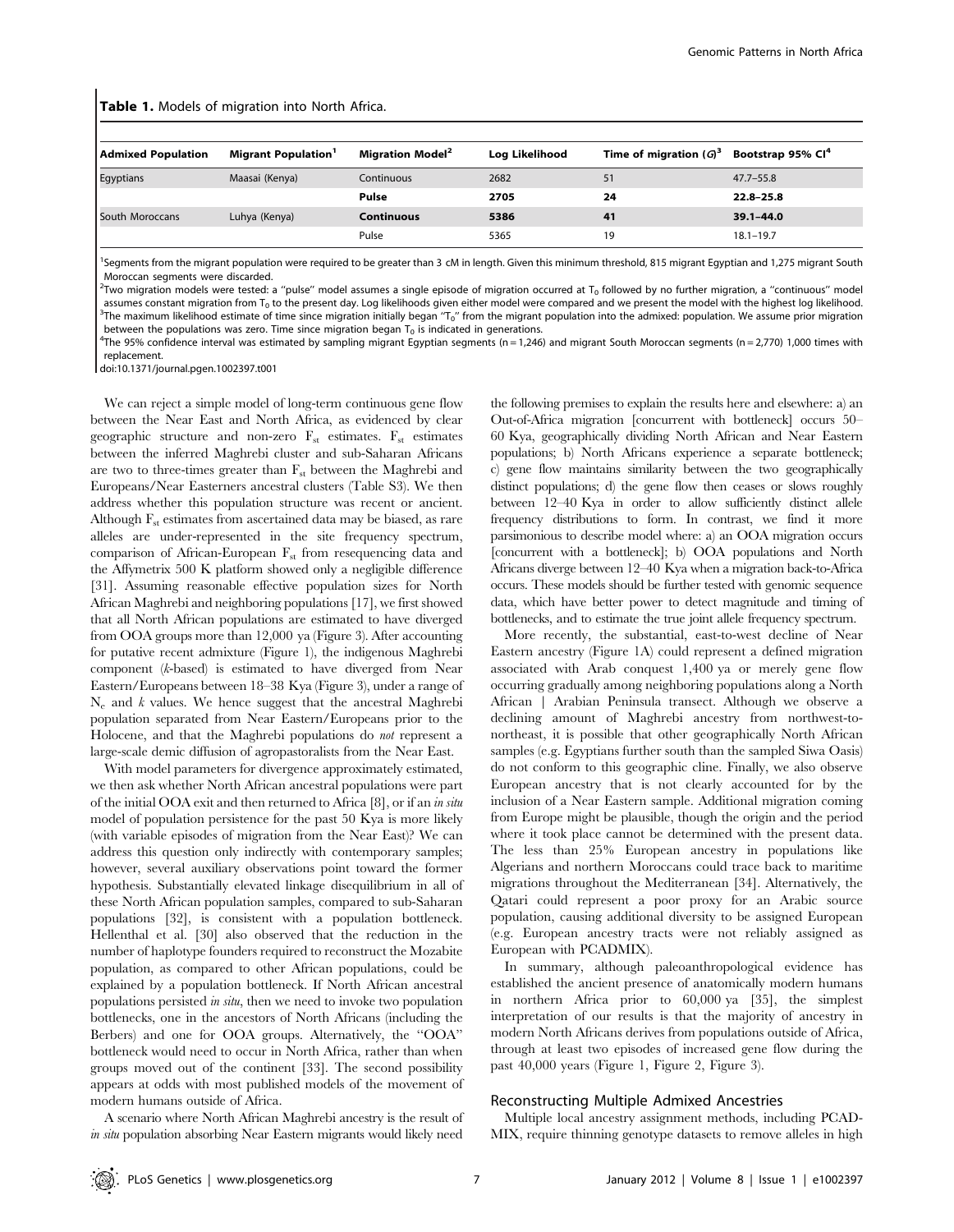linkage disequilibrium between populations [29,36]; this step discards information regarding haplotype patterns that tend to be more informative than genotypes when using data biased by SNP ascertainment [37]. HAPMIX incorporates both LD information and uncertainty in phase inference for haplotypes [18], but the software is currently limited to a two-population model. Our ancestral proportions of European and sub-Saharan ancestry for many North Africans at  $k=2$  (Figure 1) are similar to those obtained with HAPMIX by Price et al. [18] for the HGDP Algerian Mozabites, assuming a two-population mixture of northern Europeans and Yoruba. However, our results show that increasing the number of possible ancestral populations reveals multiple, diverse ancestries (e.g. Maghrebi, Near Eastern, Nilotic) and that the proportion of sub-Saharan African assignment decreases as these other ancestries are accounted for. This decrease in assigned sub-Saharan ancestry in North African samples, from a  $k=2$  model, is consistent with an interpretation that Maghrebi or Near Eastern diversity that is not present in the panel populations is more likely to be assigned to the more diverse, Sub-Saharan African ancestry. Using a two-population admixture model, Price et al. [18] estimated the time of migration from sub-Saharan Africa into the Mozabites to have begun about 100 generations ago (or more). Our results suggest that sub-Saharan African and Maghreb admixture is considerably more recent, 24– 41 generations ago (and even the upper 95% CI estimate under either model is 55ga, Table 1). The discrepancy between these two estimates may result from our incorporation of multiple source populations, our use of non-linear models to estimate migration timing and the elimination, in Price et al. [18], of individuals with megabase long African segments.

## Time of Migration Estimation

We use a two-population model of migration where we measure the number and length of migrant tracts observed in the admixed population. However, as argued earlier, North African populations have absorbed migrants from multiple episodes of migration. We use three- and four-population admixture deconvolution to identify the tracts from these separate migrations. One complication with this approach is the possibility that source populations that contribute migrants to North Africa are themselves exchanging migrants. For example, Near Eastern populations expanded into European continent during the Neolithic, and even an isolated population like the Spanish Basque may have genomic segments that trace back to the Neolithic expansion [38,39]. In this case, estimation of the time of migration of Arabic individuals into North Africa would be biased by Basque segments of Arab ancestry that were contributed by Europeans, but are locally assigned to Arabic ancestry. We confine our migration estimates to those from sub-Saharan populations into North Africans because there has likely been relatively little recent gene flow between sub-Saharan Africans and the European/Near Eastern populations. Moorjani et al.  $[40]$  present evidence for recent gene flow  $\langle$ <100 generations ago) from Africa to the Near East and Europe. But, they hypothesize it might be due to North African migrations, rather than sub-Saharan Africa.

## Migration Implications

Assuming a 30-year generation time [41], the proposed migration of sub-Saharans to southern Morocco at about 1,200 years ago coincides with the rise of the Ghana Empire, involved in the trans-Saharan slave trading, and the ''Great Berber Uprising'' which established Berber kingdoms throughout Morocco. We use a Bantu-speaking population from Kenya as a source population for this migration, as North African individuals with sub-Saharan ancestry appeared to be closer to the Luhya than the Nigerian Yoruba (Figure 1, Figure 2 and Figure S2). However, there are likely other western African populations genetically similar to Kenyan Bantu-speakers. We do not interpret this association as an explicit migration from Kenya to southern Morocco. We also use the length of Nilotic tracts in Egyptians to ask if sub-Saharan ancestry (apparent in Figure 1 and Figure 6) also appears to be a recent introduction. Under a pulse model of migration, a significant increase in gene flow likely occurred  $\sim$ 700 ya, after the Arabic expansion into North Africa 1,400 ya. Our migration results are in agreement with previous studies based on mtDNA analysis where gene flow into eastern and western North Africa appeared to have different sub-Saharan population sources [10,16].

## Conclusion

Our genome-wide dense genotyping data from seven North African populations allow us to address outstanding questions regarding the origin and migration history of North Africa. We propose that present-day ancestry in North Africa is the result of at least three distinct episodes: ancient ''back-to-Africa'' gene flow prior to the Holocene, more recent gene flow from the Near East resulting in a longitudinal gradient, and limited but very recent migrations from sub-Saharan Africa. Population structure in North Africa is particularly complex, and future disease or phenotypic studies should carefully account for local demographic history. However, the rich history of gene flow can also help empower genome-wide association mapping via admixture mapping techniques [42]. For example, the variable but relatively long haplotypes of sub-Saharan ancestry are amenable to admixture mapping approaches developed for African-American samples. In conclusion, North African populations retain a unique signature of early ''Maghrebi'' ancestry, but North African populations are not a homogenous group and most display varying combinations of five distinct ancestries.

## Materials and Methods

## Samples and Data Generation

A total of 152 individuals representing seven different North African locations and the Basque Country were included in the present study. Informed consent was obtained from all of them. Samples were genotyped on the Affymetrix 6.0 chip, and after quality control filtering for missing loci and close relatives, 125 individuals remained: 18 from North Morocco, 16 from South Morocco, 18 from Western Sahara, 19 from Algeria, 18 from Tunisia, 17 from Libya and 19 from Egypt. Further information on the samples may be found in Table S1. Moreover, 20 individuals from the Spanish Basque country were included in the analysis. Data are publicly available at: bhusers.upf.edu/dcomas/. In order to study the population structure and the genetic influence of migrants in the region a database was built including African and European populations from HapMap3 [43], western Africa [20], and 20 Qatari from the Arabian Peninsula [44] as Near Eastern representatives. Written informed consent was obtained from the participants and analyses were performed anonymously. The project obtained the ethics approval from the Institutional Review Board of the institution involved in the sampling (Comité Étic d'Investigació Clínica - Institut Municipal d'Assistència Sanitària (CEIC-IMAS) in Barcelona, Spain).

## Population Structure

An unsupervised clustering algorithm, ADMIXTURE [25], was run on our seven new North African populations, Spanish Basque,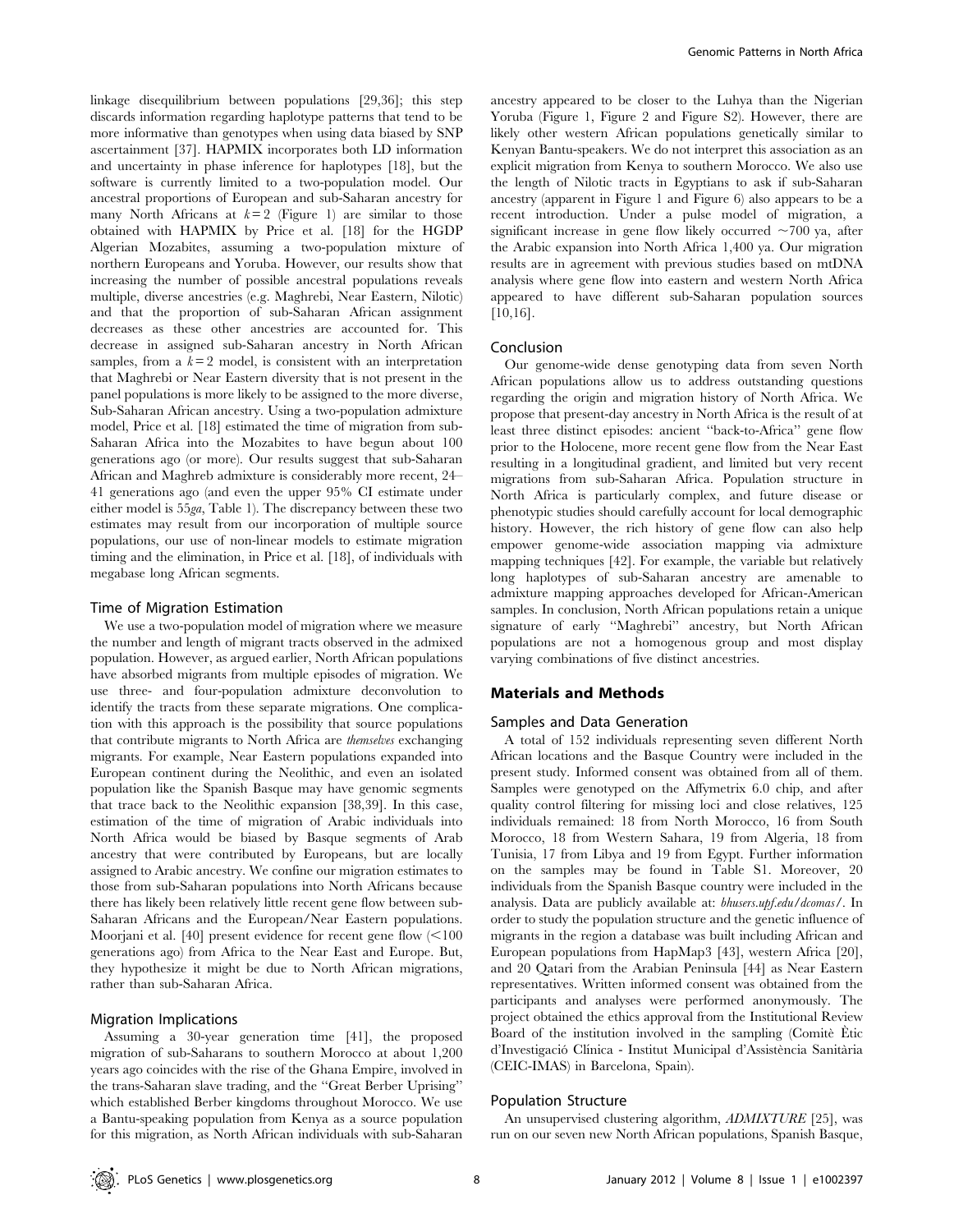Near Eastern Qatari, western Africans, HapMap3 Kenyan Luhya, Maasai and Italian Tuscans. Nine ancestral clusters  $(k=2$  through 10) in total were tested successively. Log likelihoods for each  $k$ clusters are available in Figure S1B.  $F_{st}$  based on allele frequencies was calculated in ADMIXTURE for each identified cluster at  $k = 8$ . Given the high heterogeneity in Qatari population, we present individuals with the lowest sub-Saharan, European and North African ancestries and higher Near Eastern ancestry, based on ADMIXTURE. Multidimensional scaling (MDS) was applied to the pairwise IBS Matrix of 279,528 SNPs using PLINK 1.07 software [45]. The top three MDS components were plotted together using R 2.11.1. Population divergence estimates from the cluster-based allele frequencies from ADMIXTURE  $(k=5-8)$ were obtained using [46]:

$$
1-F_{st}=\left(1-\frac{1}{2N_e}\right)^t
$$

The cluster-based allele frequencies will be less biased by recent migration between populations. Estimates of population divergence, though potentially older if migration is unaccounted for in the  $F_{st}$  estimate, are unlikely to be younger if the range of  $\mathcal{N}_e$  sizes is realistic.

## Phasing

In previous work, imputation accuracy was tested in a sample of Algerian Mozabites and other populations from the Human Genome Diversity Project (HGDP-CEPH) [37]. Among all the African populations, the Mozabites had the poorest imputation accuracy when the sub-Saharan Yoruban sample was used to predict allele states [37]. For this reason, we used multiple populations for phase inference. North African, Qatari and Basque genotypes were phased using BEAGLE 3.0 software [47]. Phased haplotypes from three HapMap3 populations (i.e. Maasai, Yoruba, and Tuscans) were used as seeds for haploype inference; each HapMap3 population was randomly sub-sampled for 30 individuals each in order to prevent over-representation of haplotypes from a single geographic region. The Basque, Qatari and all North African populations were phased with the same three seed populations to prevent discrepancies based solely on different haplotype seeds.

## Inference of IBD

We estimate the amount of DNA shared identically by descent (IBD) using the GERMLINE software [27], with a 5 cM threshold to eliminate false positive IBD matches. All 5 cM or greater segments shared IBD between pairs of individuals were summed, and histograms created for sharing within each North African population.

## PCA–Based Local Ancestry Assignment

Local ancestry was assigned with a new PCA-based method, PCADMIX. This method uses *phased* genotype data (i.e., haplotypes) to determine exact posterior probabilities along each chromosome. PCADMIX relies on Principal Components Analysis (PCA) to quantify the information that each SNP contributes to distinguishing the ancestry of a genomic region. PCADMIX is publicly available at sites.google.com/site/PCADMIX. We use Singular Value Decomposition in R to perform PCA on the phased genotypes of the ancestral representatives. We project admixed individuals on the basis of principal components, and compute the observed ancestry "score" for a haplotype  $i$  in the  $j^{\text{th}}$ window as the weighted average  $L_g g_{ij}$ , where  $g_{ij}$  is a column vector

of the haplotype's alleles (coded as  $0$  or 1) in window  $j$ , standardized by the mean and standard deviation of that SNP's frequency in the ancestral populations.  $L_i$  is a matrix for which the entry in the  $k^{\text{th}}$  row,  $l^{\text{th}}$  column is the loading of SNP l in the window on principal component k. We use a forward-backward algorithm to identify the probability of ancestry at each window, conditional on the ancestry scores. For the forward-backward algorithm in our HMM, we used a haploid version of the transition and emission probabilities in the Viterbi algorithm of Bryc *et al.* [20]. The transition probability is defined by  $p$ , the probability of recombination between windows, and  $q_j$ , the frequency of the target population's chromosomes in the admixing ancestral pool.

First, ancestral populations are thinned for SNPs with  $r^2$  < 0.8 in order to remove highly linked alleles from different populations, which can lead to spurious ancestry transitions. Second, chromosomes for each individual in a population are artificially strung together to create two haploid genomes for the individual; this step increases the amount of information used for PCA, and it is of special relevance given that Europeans, Near Easterners and North African are differentiated with an  $F_{st}$  of only  $\sim 0.05$ . Then, PCA on a number  $k \leq 3$  of ancestral populations is performed and the admixed population is projected into the determined  $k \leq 3$  PCA space. PC loadings are used as weights in a weighted average of the allele values in a window of 40 SNPs. These window scores are then used as observed values in a HMM to assign posterior probabilities to the ancestry in each window (where chromosome were considered separately). Information on using PCADMIX in Egyptians is available in Figure S8. Additional performance testing and details of the implementation for this approach are available in [28], Texts S1, S2, S3 and Figure S9.

### Estimates of Migration Parameters

We tabulated the length and number of genomic tracts (i.e. phased haplotypes) assigned to particular population ancestries for the South Moroccan and Egyptian population samples (see above for PCA-based local ancestry assignment). We used a posterior probability threshold of 0.8, optimized for concordance with ADMIXTURE ancestry proportions (Figure 5A). The maximum likelihood estimate of the time of migration is sensitive to the minimum detectable length of migrant tracts. That is, as migrant tracts recombine with non-migrants and become smaller in size, we are less likely to detect them. Histograms of the cumulative number of migrant tracts of different lengths, for all individuals, were visualized (Figure S10) and we observe a reduction in the number of short migrant tracts in the 0.5 to 1.5 cM bins, inconsistent with constant or punctual migration model. Rather, this reduction can be understood as a reduction in our ability to detect short migrant segments due to insufficient SNP density or haplotype variation that is not present in our source population. We therefore choose a 3 cM threshold as the minimal length of migrant tracts to be considered. Theoretically, under an isolation followed by migration model and with a 3 cM tract length threshold, we have power to detect relatively recent migrations occurring within the past generations [30].

We modify Pool and Nielsen [30] equation 10, with  $m_2=0$  for the likelihood  $f_{T,m,L}(x|x>c)$  that a segment is of length x Morgans given that it is longer than the cutoff length  $c$  in a model with constant migration rate  $m$  starting at time  $T$  in a chromosome of length L. Similarly, we estimated a likelihood of  $f_T(x|x>c) = Te^{T(c-x)}$  for punctuated migration occurring T generations ago, which neglects chromosomal edge effects, an approximation justified by the fact that  $x \ll L$  for a large majority of tracts.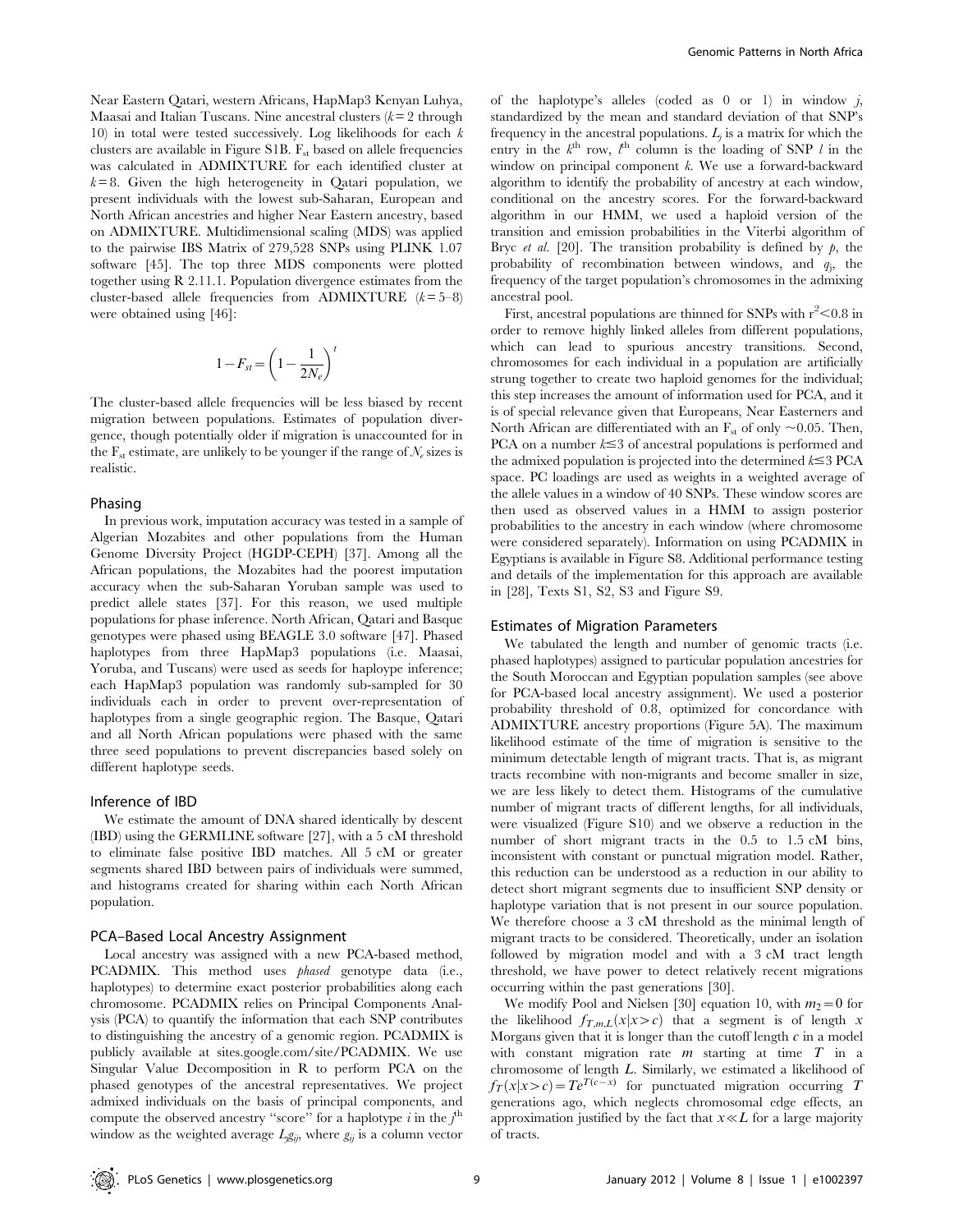## Supporting Information

Figure S1 A) ADMIXTURE results for  $k = 10$  ancestral clusters in our North African populations, Spanish Basque, Near Eastern Qatari, western Africans, HapMap3 Kenyan Luhya and Maasai and Italian Tuscans. B) Log likelihoods for each of the k clusters tested. (TIF)

Figure S2 We used multidimensional scaling (MDS) to discriminate clusters of genetic variation within Africa and neighboring regions. MDS was applied to the pairwise, individual identity-bystate (IBS) matrix of 279,500 SNPs using PLINK 1.07 software [45]. The component 3 versus 4 (A) and component 1 versus component 2 versus component 3 (B) were plotted together using R 2.11.1. Population colors match Figure S1A  $(k=10)$ . North African populations are all indicated in turquoise. (TIF)

Figure S3 Long runs of homozygosity compared across North African populations and neighbors. –homozyg –homozyg-window-kb 5000 –homozyg-window-het 1 –homozyg-window-missing 1 –homozyg-snp 25 –homozyg-kb 500 –homozyg-gap 100. (TIF)

Figure S4 Implementation of PCADMIX. A) A principal components analysis is first run for  $k = 3$  ancestral populations. The proportion of Population A's ancestry in an admixed individual is estimated by: a given haplotype's (black square) distance from the line connecting the means of PCA1 and PC2 for the two other populations, as a proportion of the haplotype's distance from all edges. B) Simulated ancestry assignment with and without LD filtering. The black arrow indicates a region of simulated European ancestry that is incorrectly classified (at a posterior probability calling threshold of 0.9) as African when no linkage disequilbrium (LD) filtering is used, and whose ancestry is left undecided when LD filtering is implemented  $(r^2<0.8)$ . (TIF)

Figure S5 Comparison of ADMIXTURE and PCADMIX ancestry estimations in (A) South Moroccans and (B) Egyptians. In both cases PCADMIX was required to assign ancestry with a posterior probability of 0.95. The 0.95 threshold substantially reduces the proportion of the genome assigned by PCADMIX. In South Moroccans, the reduction in assigned ancestry occurs primarily in the European and to a lesser extent in the Berber component. For the Egyptians, the reduction in assigned ancestry is dramatically reduce Near Eastern (or Arabic) ancestry.

(TIF)

Figure S6 A) PCADMIX applied to a South Moroccan individual using Saharawi, Basques and Luhyan as ancestral populations. Segments are assigned to ancestries with a posterior probability higher than 0.8. B) PCADMIX applied to the same South Moroccan individual as in A) using Tunisian, Basque and Luhya as the ancestral populations. Segments are assigned to ancestries with a posterior probability higher than 0.8. (TIF)

Figure S7 We capture admixture proportions by independently running LAMP [29] for estimating local ancestry using the Tunisian Berber, European Basque and sub-Saharan Luhya source populations. Sub-Saharan ancestry appears concordant with ADMIXTURE and PCADMIX. Tracts of ''Maghrebi'' ancestry appear shorter than those inferred in PCADMIX, although this may be attributed to the use of the high Maghrebi but low diversity Tunisian Berbers. Results are shown for chromosome 1 (A) and X chromosome (B). (TIF)

Figure S8 Shown is the admixture deconvolution for chromosome 1 using PCADMIX for 19 Egyptian individuals  $(n = 38)$ . Initially we assigned ancestry for  $k=3$  ancestral populations (Maghreb: SAH, European: BAS, Sub-Saharan: MKK) using a 0.8 posterior probability threshold, shown in (A,B). Then we assumed a different set of 3 ancestral populations (Maghreb: SAH, European: BAS, Near Eastern: QAT) shown in (C,D). In the third step, we assumed the Sub-Saharan ancestry, assigned in A, represented truly divergent sub-Saharan haplotypes given the high  $F_{st}$  between this ancestry and all others. E) We layered these haplotypes on top of [C] (Maghreb, European, Near Eastern) deconvoluted chromosomes.

(TIF)

**Figure S9** A) We present the average assigned ancestry  $(>0.8$ posterior probability) across chromosome 1 for each of 4 ancestries assigned in the Egyptians: Maghrebi (Saharawi), European (Basque), Near Eastern (Qatari), Sub-Saharan (Maasai). (TIF)

Figure S10 A) Distribution of the number and length in centimorgans of migrant Sub-Saharan (Luhya) tracts distributed by length found in the South Moroccan population. B) Distribution of the number and length in centimorgans of migrant Sub-Saharan (Maasai) tracts distributed by length found in the Egyptian population. Red bar indicates the minimum threshold cutoff employed in the migration parameter analysis. Please note the different scales along the X-axis. (TIF)

Table S1 Name, sample size and country of origin for populations newly genotyped in the present study as well as for populations published previously. References are included in the table. (DOC)

**Table S2** Additional estimates of  $F_{st}$  after removed putative admixture events. (DOC)

Table S3 Significance of the comparisons of ancestry assignment using PCADMIX and ADMIXTURE.

(DOC)

Text S1 Assigning local ancestry with PCADMIX. (DOC)

Text S2 Concordance between ADMIXTURE and PCADMIX. (DOC)

Text S3 Chromosome 1 Ancestry Deviations. (DOC)

# Acknowledgements

We thank David Alexander, Kasia Bryc, Chris Gignoux, Jeff M. Kidd, Martin Sikora, Urko M. Marigorta, and Isabel Mendizabal for helpful discussion; Andy Reynolds for data management; Ron Crystal, Haley Hunter-Zinck, Andy Clark for data sharing; and Mònica Vallés for technical support. The Spanish National Institute for Bioinformatics (www. inab.org) supported this project, and we are grateful to Txema Heredia and Angel Carreño for IT help. We thank two anonymous reviewers for improving the clarity of our manuscript. We extend our gratitude to the North African and Iberian participants for their generous contributions of DNA.

# Author Contributions

Conceived and designed the experiments: BMH SG JB CDB DC. Performed the experiments: BMH LRB. Analyzed the data: BMH LRB SG WW AM-E. Contributed reagents/materials/analysis tools: AB JKB KF-Z PAZ JB DC. Wrote the paper: BMH LRB SG CDB DC.